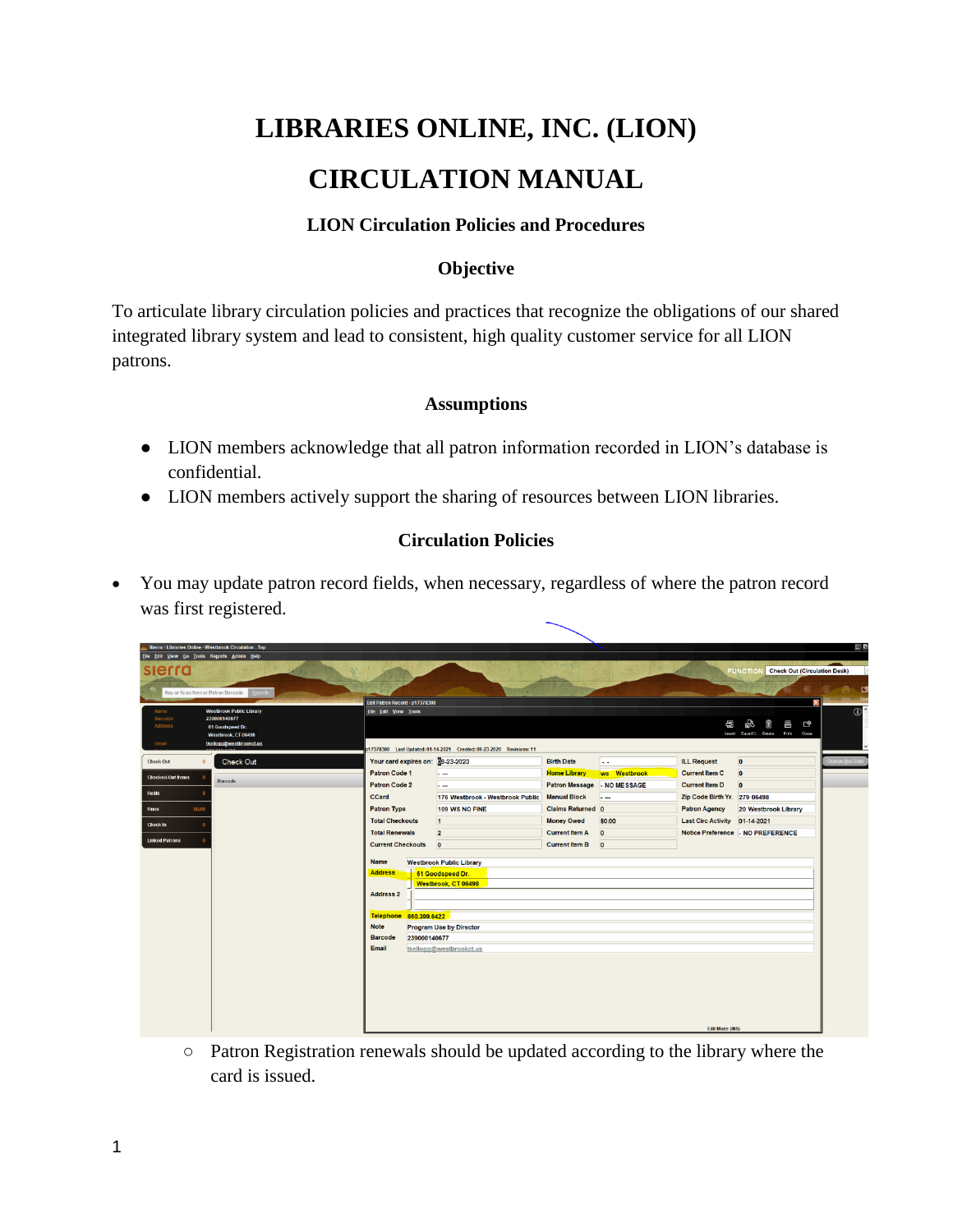- You may merge duplicate records, even if the records were created by different agencies (libraries). Do not merge patrons whose registrations were created by Mitchell College.
- We subscribe to the state of CT record and financial retention policy.
	- [\(https://s3.amazonaws.com/ares2.southernct.edu/old](https://s3.amazonaws.com/ares2.southernct.edu/old-wysiwyg/recordsandinfo/uploads/textWidget/wysiwyg/documents/S3Fisc2010.pdf)[wysiwyg/recordsandinfo/uploads/textWidget/wysiwyg/documents/S3Fisc2010.pdf\)](https://s3.amazonaws.com/ares2.southernct.edu/old-wysiwyg/recordsandinfo/uploads/textWidget/wysiwyg/documents/S3Fisc2010.pdf)
		- Purge expired patron records after 3 years regardless of fines and/or replacement fees.
		- Eliminate fines greater than 3 years old.
- You may enter messages and notes on any patron's record, and delete them when they are no longer applicable. Notes are for library staff only, and are not to be shared publicly. Each note or message must be followed by staff initials/library initial and date (ex: NW at GU 11/2/07). Do not delete messages and notes from another library without confirming with its circulation department. Please maintain a neutral, factual tone in all notes and messages.
- A patron may be contacted by phone, email, or mail by the owning library of borrowed materials that remain unreturned. Items may be returned to any public library. The patron will be advised that they must follow the lending library's return policy for nontraditional items.
- Libraries should respond to a "bounced email" when a hold pickup, overdue, or billed notice is repeatedly rejected by the email server. If the patron is registered at your library and you are not able to confirm or correct email address, add a message to the patron's record stating, "Email returned—please update email address" and date and initial. If you receive numerous bounced back alerts for the same patron from your library, please delete the email to stop further notices. Do not delete the email address if the patron is from another LION library; contact that library to report issue.
- Do not change the status to "claims returned" for items borrowed from another library.
	- If the patron prefers to pay by check, it should be made out to the "owning library," and given to the borrowing library, who will forward the check and paperwork to the appropriate library.
	- No library shall bill another library for missing materials.
	- A library may collect and keep overdue fines levied by other libraries for their patrons. Libraries may also waive overdue fines for materials from other libraries for their patrons.
- A library may collect payment for other libraries lost or damaged items or collection agency fee. However, payment to the owning library must be made in the form of a check or money order made out to that library. Patrons should be encouraged to pay online.
- Libraries should clear the debt out of the patron's record once patron pays bill.
- Libraries should encourage patrons to pay online for outstanding fees or the cost of lost material, particularly for other libraries.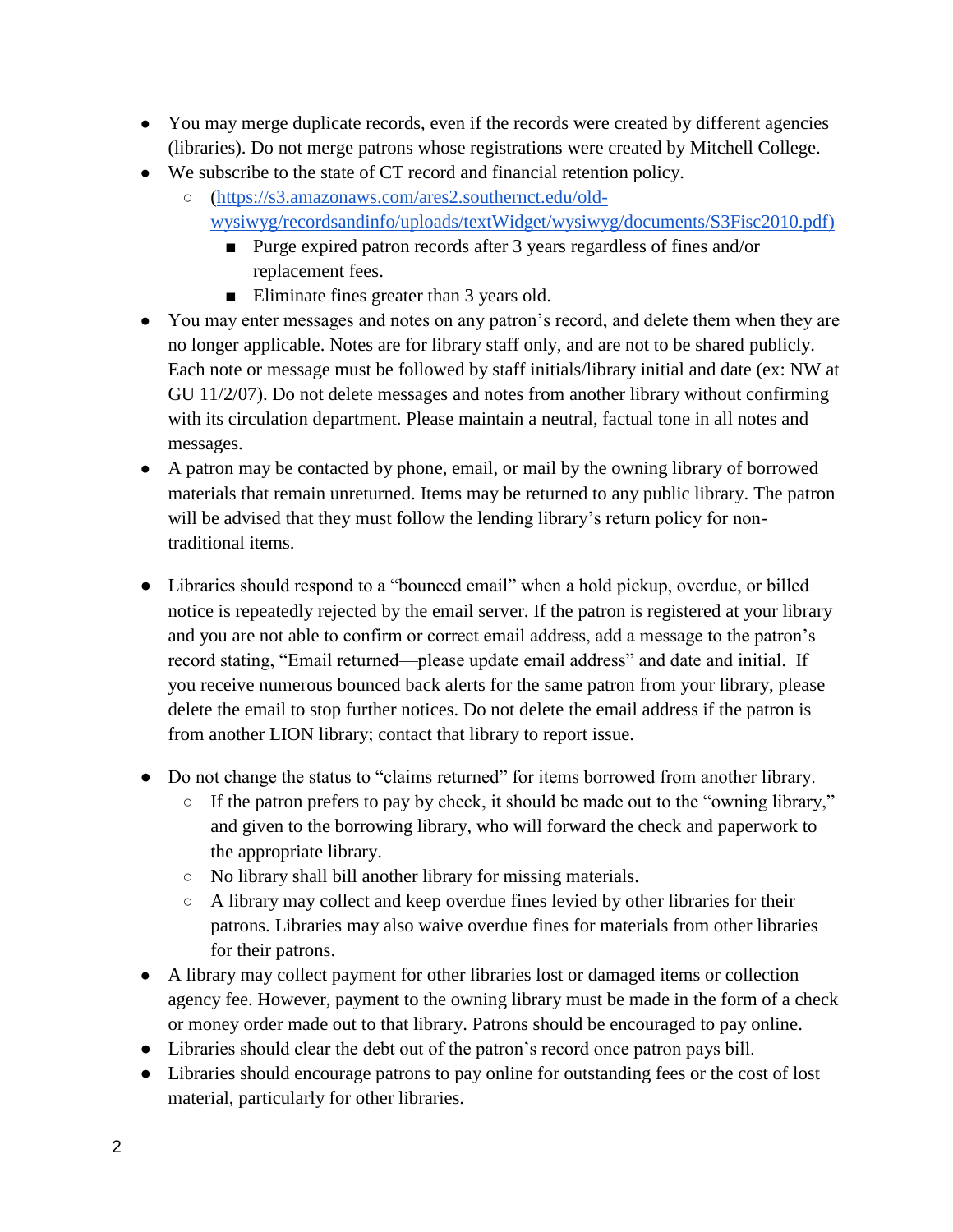- Do not delete predefined charges entered by other libraries. They are system wide.
- Book Club Provision: "Book Clubs" should be indicated in the notes field when placing book club holds.
- Damaged material is determined by the owning library.
- Notes on item record for damaged material ("Noted broken spine on  $1/2/19$ , GU"), to be done by Head of Circulation at the owning library or the owning library's designee (ex. Cataloger). If not the owning library, please provide paper notice to borrower upon check out.
- Dispute resolution
	- Dispute of fines should be referred to the owning library.
	- If items from other libraries cannot be located and patrons claim to have returned them, notify the Head of Circulation about the situation. Do not change the status to "claims returned" for items borrowed from another library. Disputes of "claims returned" should be referred to the owning library.
- Handling old barcodes
	- Patrons should be asked if old card numbers are linked to digital content. If so, the old barcode should be preserved by adding an "x" at the end of the barcode number.
- Digital content
	- Overdrive blocks access at \$25 or above in fees or fines. Borrowing rules vary for digital products, based on vendor licensing.
- Best practices recommendations [**These are not policies, but recommendations adopted by the LION Board from the Best Practices Task Force**]
	- $\circ$  Universal Sharing: Circulating items in the LION catalog may be reserved by patrons from any LION library. If a library decides that certain items in its collection may not be reserved (e.g., Express Collections), its own patrons would also be restricted from reserving those items. Universal Sharing does not apply to museum passes, equipment, or devices.
	- Uniform Loan Periods: DVDs circulate for one week with the option of one renewal. All other items circulate for three weeks with an option of two renewals. Loan periods for sets and special collections (such as equipment) are set by the owning library.
		- For Express Collection, the loan periods and number of renewals is selected by each library.
		- Items should not remain in Express collection for longer than 90 days.
	- Expired Cards: For patrons presenting an expired card at a non-home library, the expiration may be overridden as a one-time courtesy and the patron should contact the home library to renew their card.